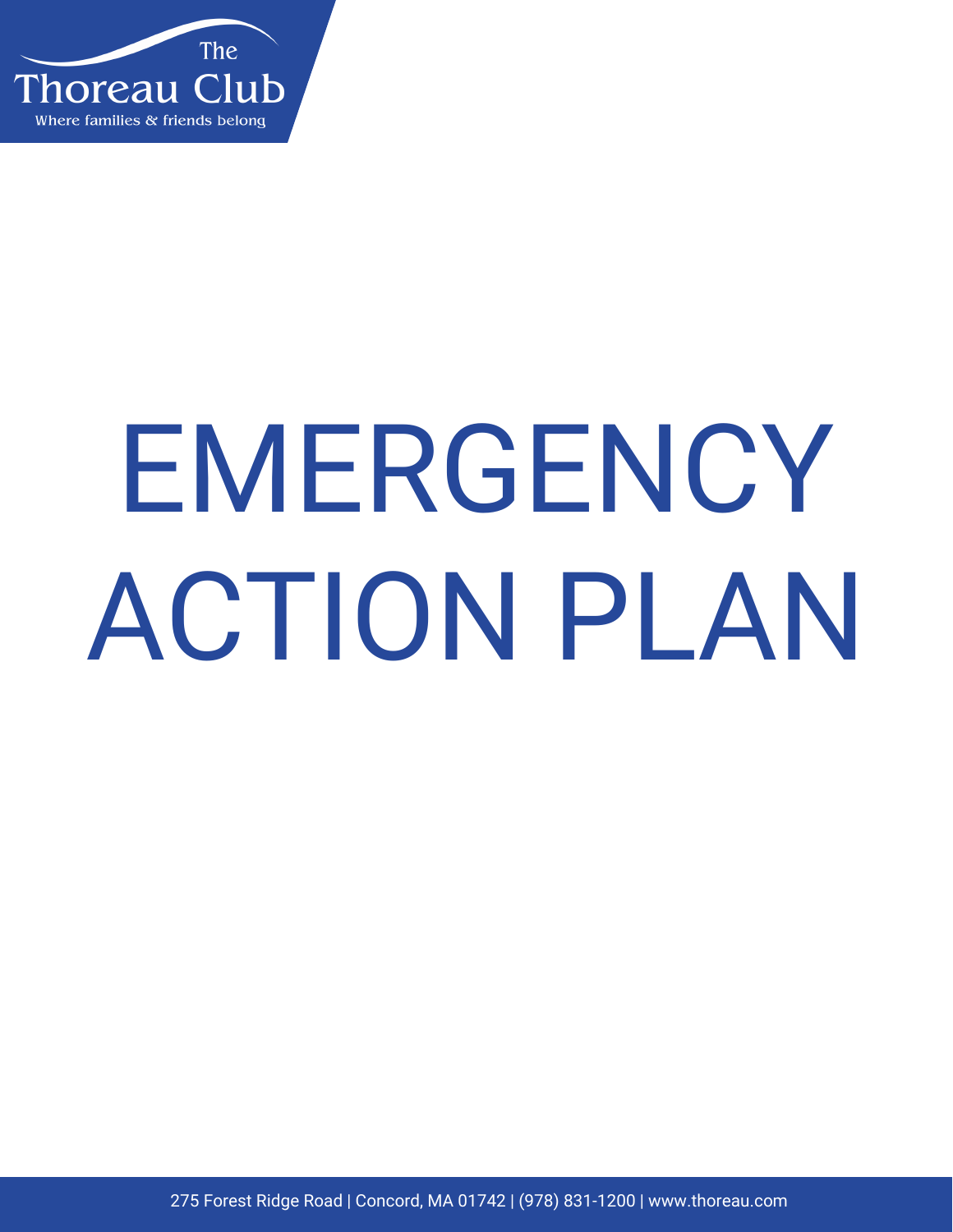## EMERGENCY CONTACT LIST

The following people should be notified by a group text message anytime there is an emergency at the Club:

| <b>NAME</b>            | <b>DEPARTMENT</b>      | <b>PHONE NUMBER</b> |
|------------------------|------------------------|---------------------|
| <b>Keith Callahan</b>  | <b>General Manager</b> | $(603)$ 401-0862    |
| <b>Kelly Frissora</b>  | <b>Operations</b>      | $(978)$ 460-4346    |
| <b>Samuel Gottlieb</b> | <b>Aquatics</b>        | $(603)$ 705-8148    |
| <b>Brian Cioci</b>     | <b>Fitness</b>         | $(724)$ 900-6618    |
| <b>Julie Evans</b>     | <b>Member Services</b> | $(978) 579 - 0043$  |
| <b>Steven Evans</b>    | <b>Facilities</b>      | (978) 944-2712      |
| <b>Kristen Mallin</b>  | <b>Camp Thoreau</b>    | $(617)$ 413-9829    |
| <b>Ann Marie Gallo</b> | <b>Camp Thoreau</b>    | $(781)$ 690-0204    |



275 Forest Ridge Road | Concord, MA 01742 | (978) 831-1200 | www.thoreau.com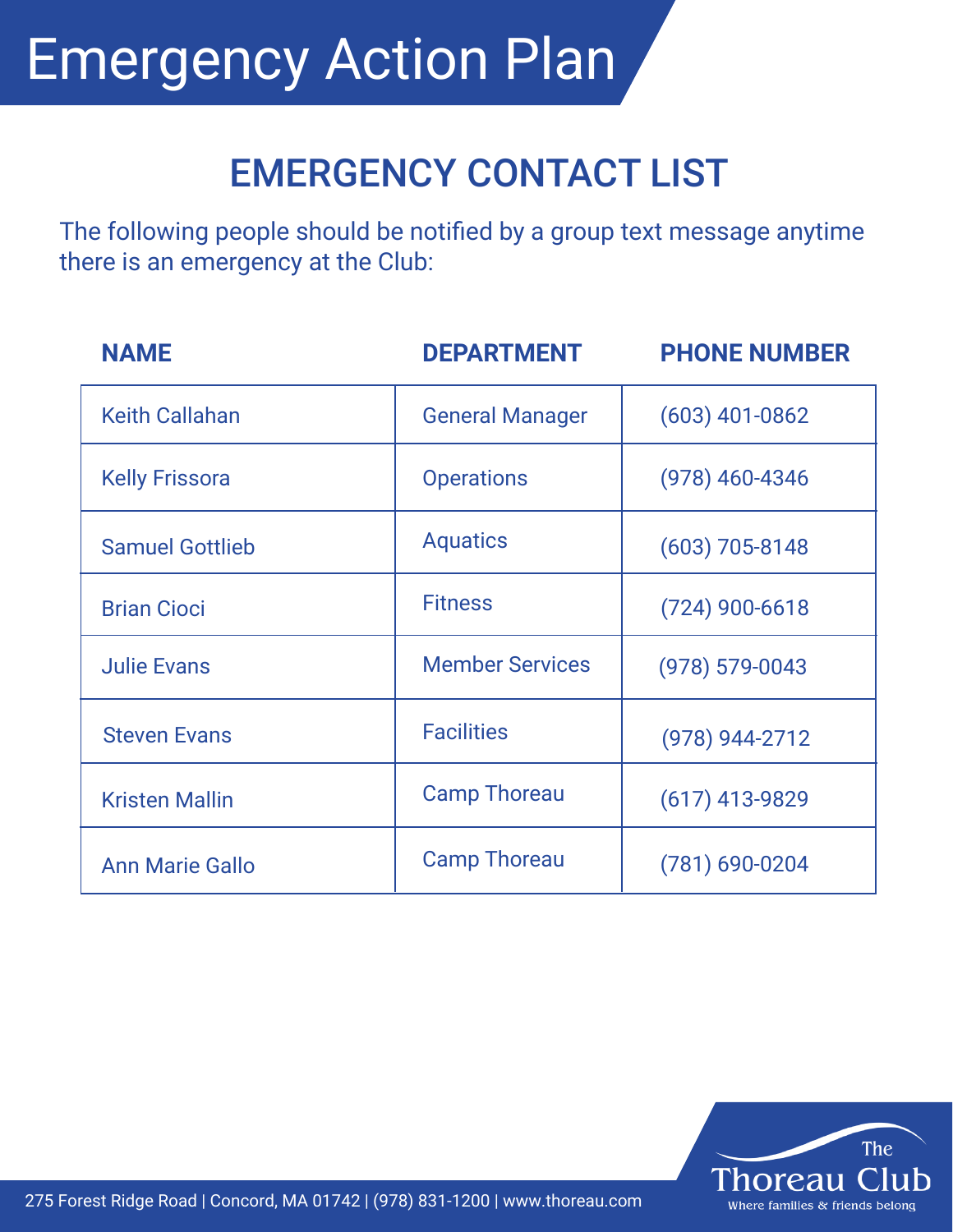#### ACTIVE SHOOTER AND WORKPLACE VIOLENCE (CODE BLUE)

- 1 The threat is identified and reported to the front desk immediately. 911 is called and the caller should remain on the line to give dispatchers information of suspect and situation. Do not hang up the phone unless doing so puts the caller at risk.
- Front desk will announce "Code Blue" three times over the radios and PA, and describe location of threat. ERT notified via text message. 2
- The ERT will make contact will Police when on site and communicate information on the threat. Follow all of law enforcement's instructions. 3
- All staff should assist members and guests by attempting to escape the threat by leaving the immediate area and building in the opposite direction. Do not try to move any wounded unless they are able to walk. 4
- If it is not safe to leave the building, staff and members will hide in rooms, turn off lights, barricade doors with furniture, and silence all electronic devices. 5
- If the intruder continues to inflict harm and escape is not possible, commit to fighting the threat as a last resort. Loud noises and unexpected measures (ex. throwing chairs, etc) 6

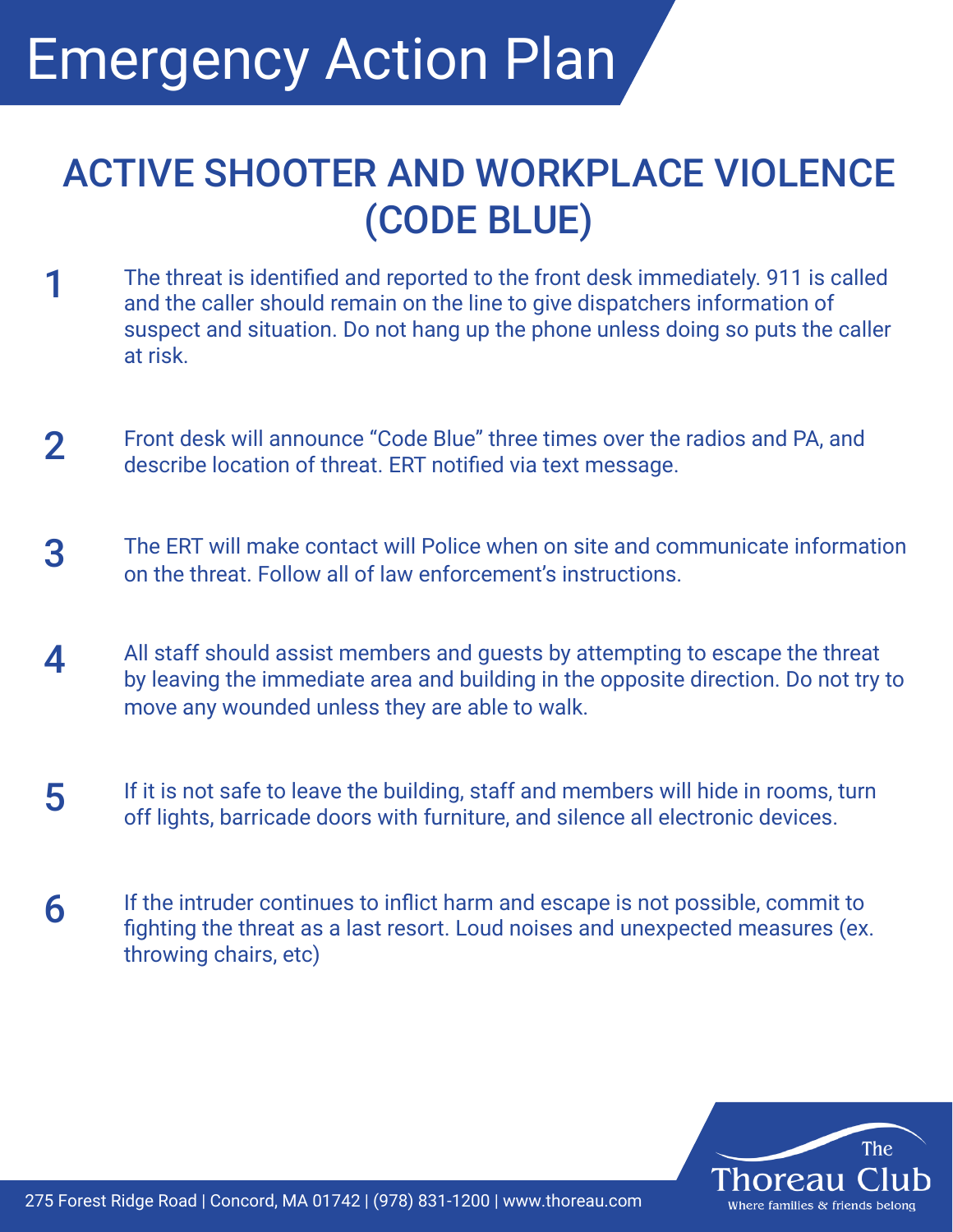## MISSING CHILD (CODE ADAM)

- 1 If a parent, guardian or staff approaches you and says they are missing a child, gather a detailed description and a photo if possible. Have parent wait at the front desk for any updates.
- Record name, age, hair color, eye color, weight, and clothing. 2
- Announce "Code Adam" over radio system, PA system, and notify ERT immediately. 3
- Shut down all exits immediately. ERT covers assigned exits and records any persons attempting to enter or leave. Use reasonable efforts to prevent breach of the perimeter without physical force. 4
- If child is not immediately located, call 911. The Police would rather get a second call explaining that the child has been found. 5
- If the child is found during the search and appears unharmed, reunite with parent or guardian. 6
- If the child is found with someone other than a parent or legal guardian, use The child is found with someone other than a parent or lega<br>reasonable efforts to delay departure without physical force.
- If the suspect leaves the building, record their physical description, direction of travel and vehicle description. 8
- Conclude the incident by announcing "Code Adam cancelled" over the radio and fill out a detailed report. Notify the ERT Code Adam cancelled or child found. 9

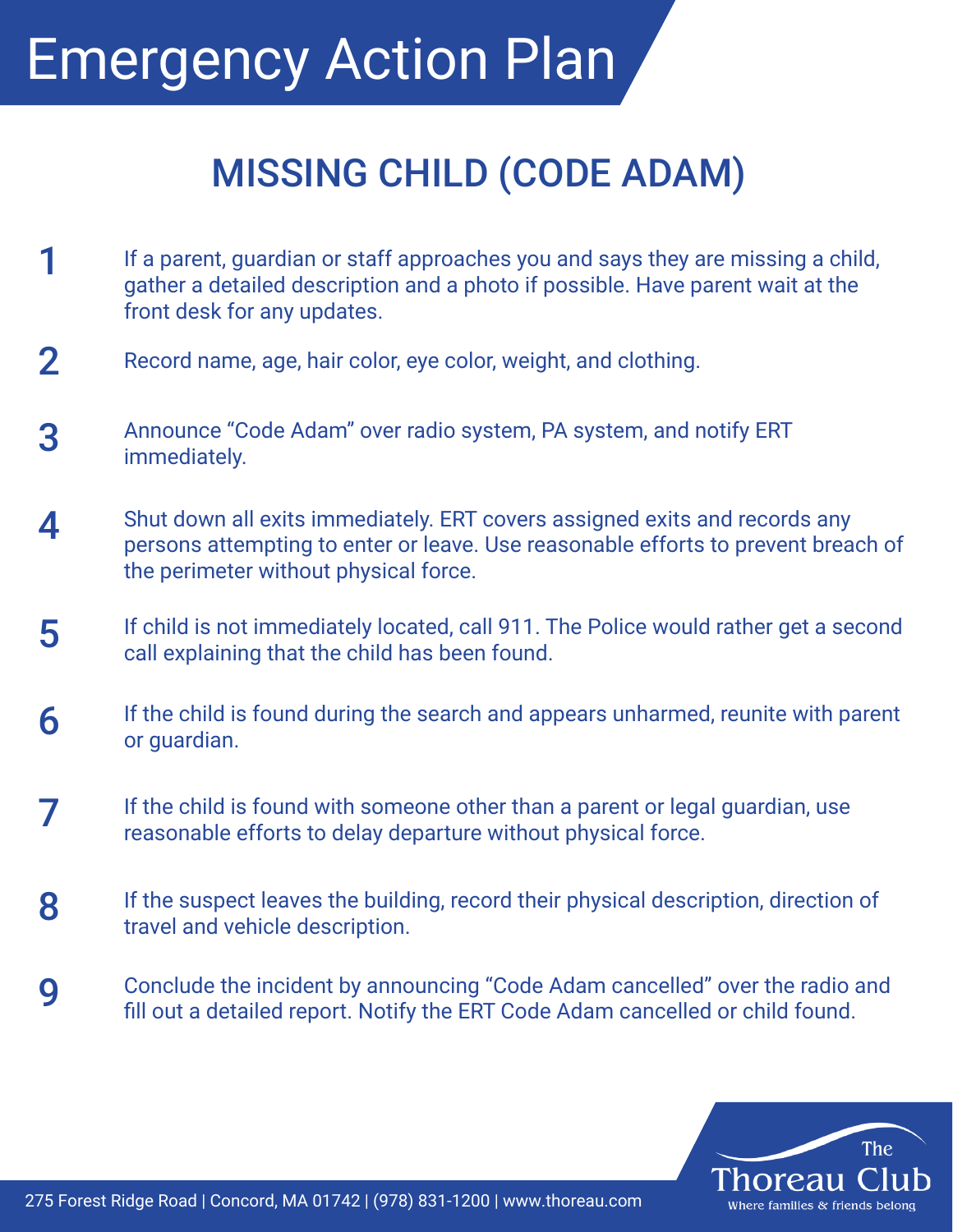## EMERGENCY EVACUATION PLAN FIRE, GAS LEAK, TOTAL POWER LOSS, EXPLOSION

- 1 **Problem identified.**
- Fire Alarm is activated by sensor or pulled manually to activate EAP. 2
- Staff immediately directs all patrons to exit the building swiftly and safely. Front desk brings emergency kit (Need to Assemble: Space Blanket, Flash Lights, First Aid) as they leave the facility. 3
- ERT notified via group text message. 4
- ERT clears assigned areas of Club. 5
- Staff keep patrons away from the building and lead groups to designated meeting location (primary playground, secondary TOC. 6
- 7 ERT meets at Club entrance and briefs Fire Department upon arrival .
- Fire Department conducts investigation. Club is opened once Fire Department gives all clear. 8
- If Club is not safe to re-open, (determined by Fire/Police) arrangements are made for transportation and shelter. 9

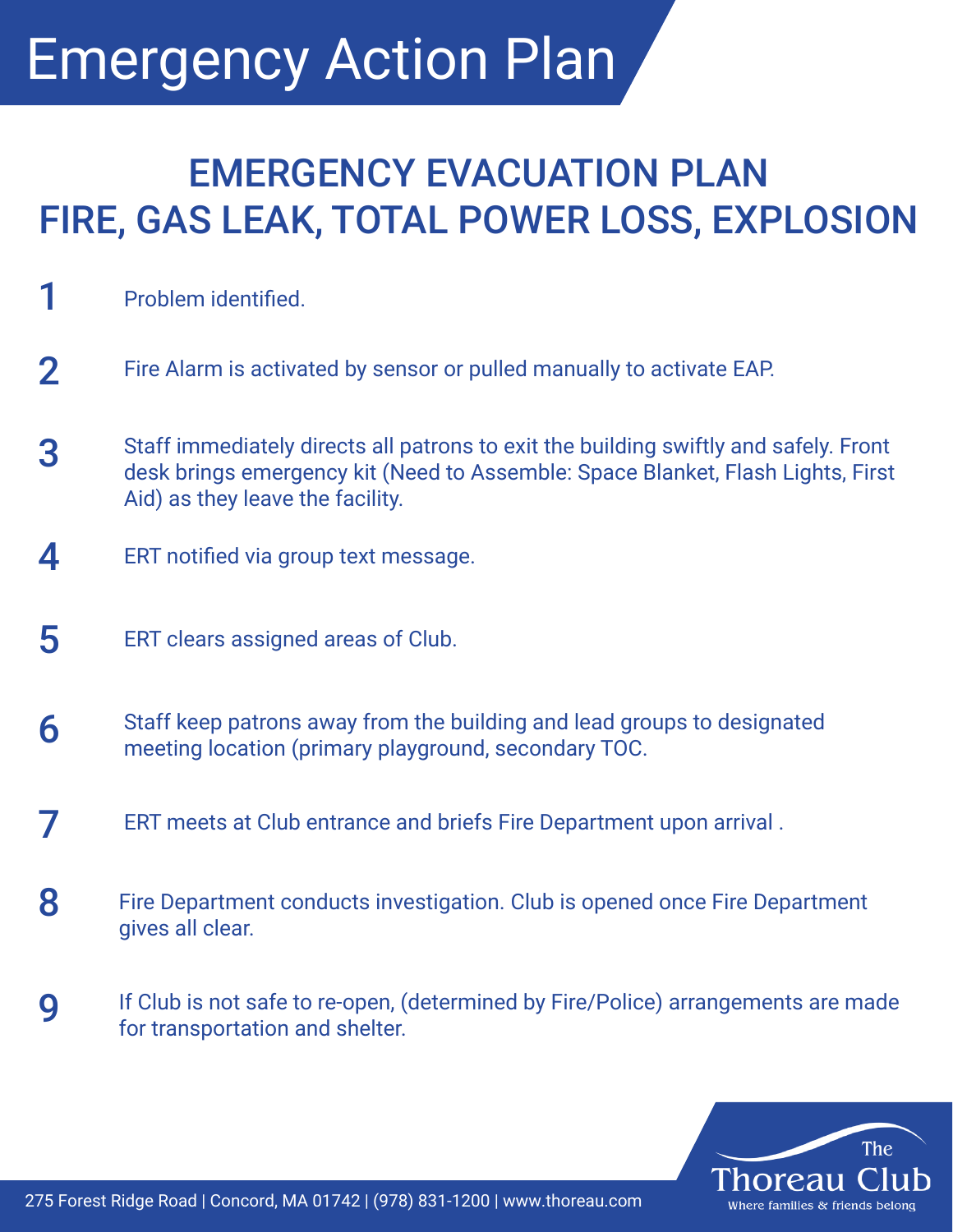#### MEDICAL EMERGENCY

- 1 Medical emergency is identified and reported to front desk immediately. 911 is called. Staff notified via radios, PA system. The caller will remain on the line with dispatchers giving real time information on patient's condition.
- The first responding staff member provides immediate medical care as required. And has the AED and Medical Kit brought to the location of the emergency. The AED should be brought to every emergency 2
- Staff continues to provide care until EMS arrives. Do not stop until EMS advises you to do so (ex: Bleeding control, CPR, should not be interrupted) 3
- ERT notified via text message the location and type of emergency. 4
- Incident report filled out and ERT is provided with update via text message. If necessary, the patient's emergency contact is notified of the incident 5